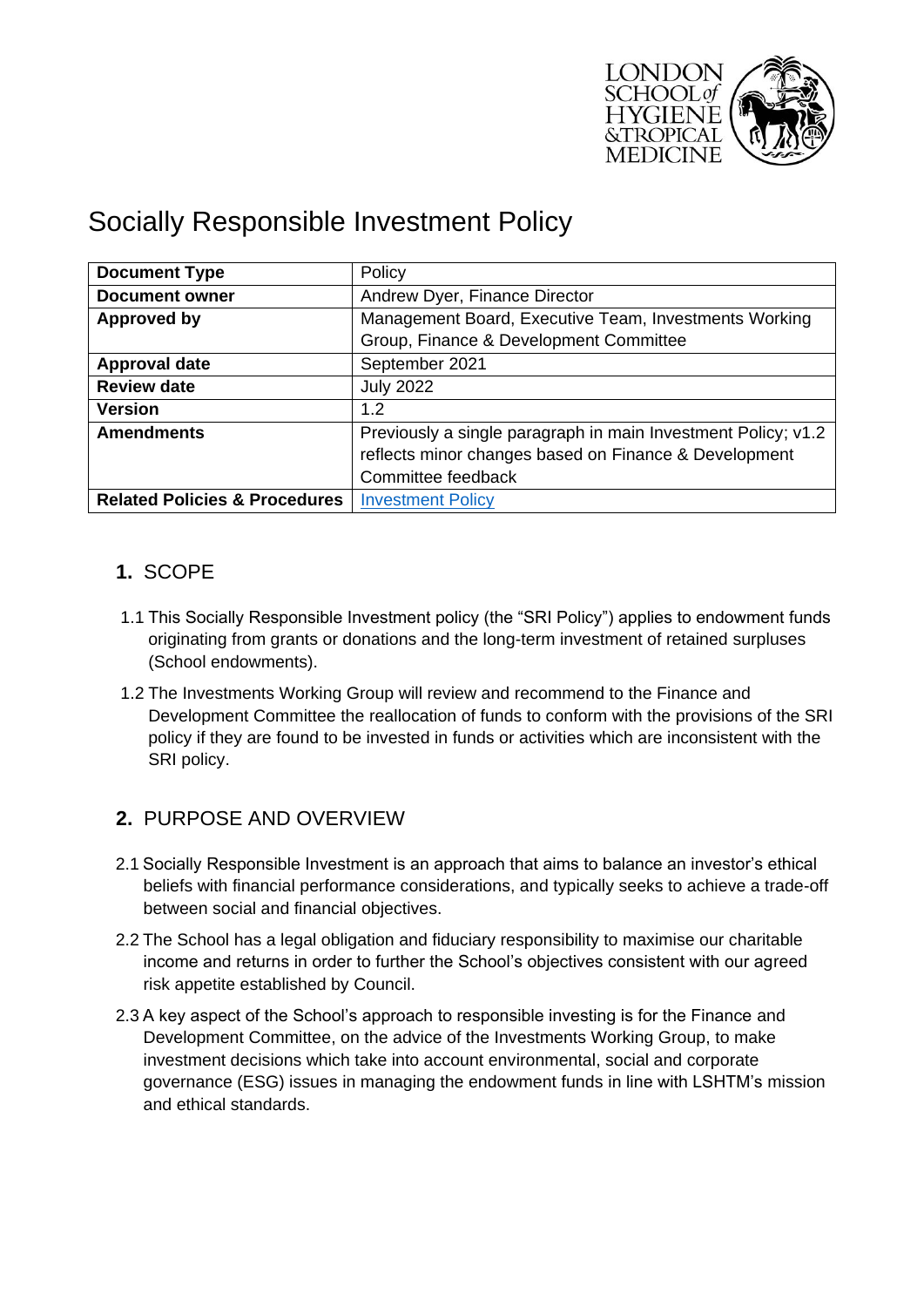

2.4 Examples of ESG factors are numerous and ever-shifting. They include:

| Environmental                   | Social                    | Governance                          |
|---------------------------------|---------------------------|-------------------------------------|
| Climate change<br>$\bullet$     | Human rights              | Bribery and corruption<br>$\bullet$ |
| Resource depletion<br>$\bullet$ | Modern slavery            | Executive pay                       |
| <b>Waste Pollution</b>          | Child labour              | Board diversity and<br>$\bullet$    |
| Deforestation                   | Working conditions        | structure                           |
|                                 | <b>Employee relations</b> | Political lobbying and<br>$\bullet$ |
|                                 |                           | donations                           |
|                                 |                           | Tax strategy                        |

# **3.** POLICY

- 3.1 The School will approach investment decisions, as far as possible, in line with the UN Principals for Responsible Investing (see Appendix A), recognising that doing so better aligns LSHTM as an investor with broader societal objectives.
- 3.2 The School will not make direct or, as far as possible, indirect investments in equities or bonds issued by companies, the major part of whose business activities are:
- 3.2.1 tobacco manufacture;
- 3.2.2 arms manufacture;
- 3.2.3 gambling services;
- 3.2.4 extraction and refinement of all fossil fuels.
- 3.3 For clarity, direct investments are defined as those held by the School, rather than via its fund managers, or held by fund managers as shareholdings in individual companies.
- 3.4 Indirect investments are defined as those held via fund managers within a wider named investment fund containing a mix of multiple individual investments. For indirect investments, the School will not invest in funds with more than 10% invested in companies of concern, either because they fall under the listing in 3.2 above or because the School has broader ESG concerns.
- 3.5 The School will, where possible, aim to switch its passively managed equity investments into funds which track indices which more closely meet its SRI objectives, such as the FTSE4Good UK or Global Indices.
- 3.6 The School will seek to progressively reduce its investment in funds which indirectly place its endowment in companies significantly engaged in the extraction of thermal coal and tar sands.
- 3.7 The School will take a pro-active approach in collaborating with other like-minded investors to encourage asset managers to develop new socially responsible investment products.
- 3.8 The Investments Working Group, Finance and Development Committee and Council will continue to monitor on-going opportunities to improve socially responsible investing as new opportunities become available.